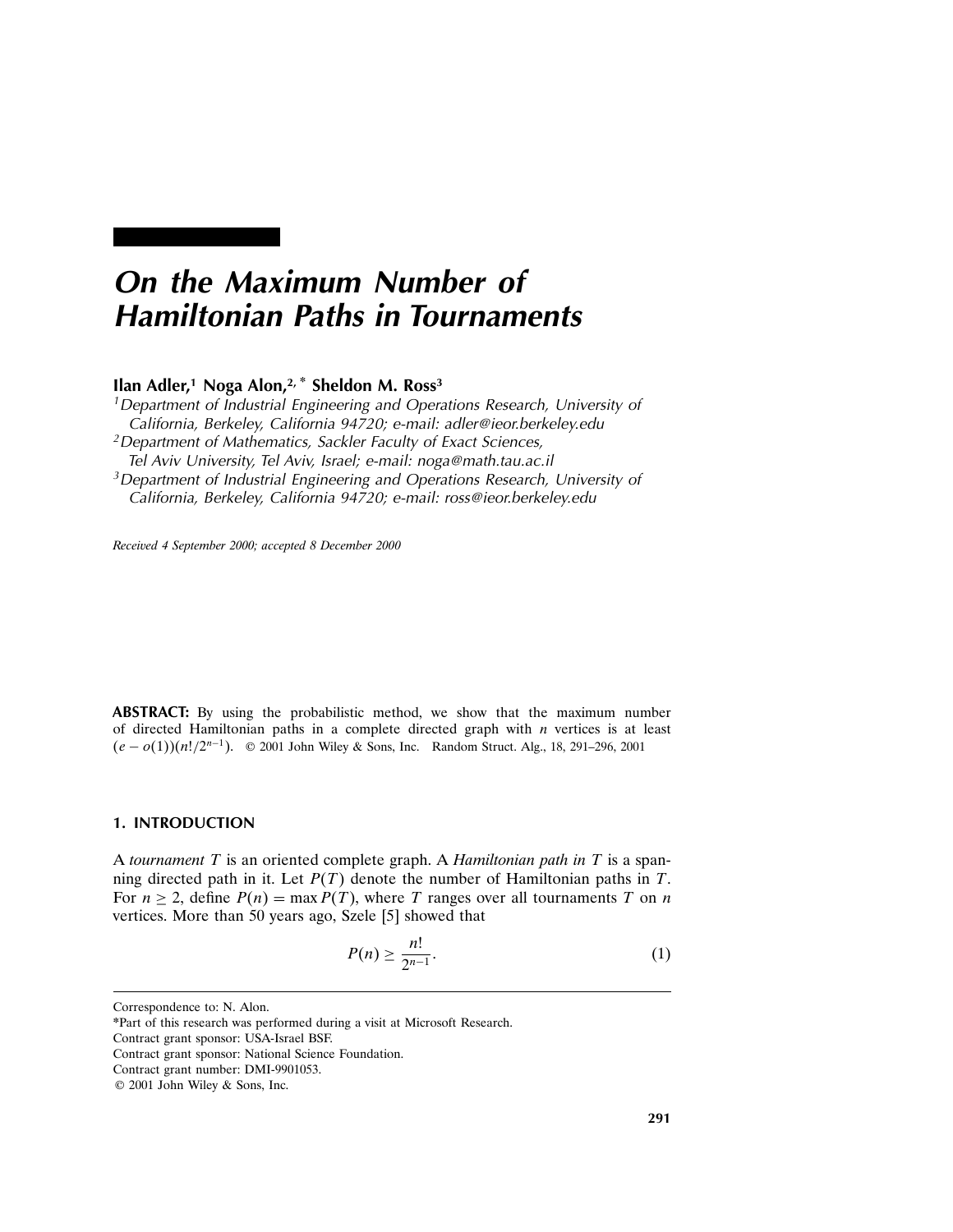His proof is considered to be the first application of the probabilistic method in combinatorics, and is thus mentioned in the beginning of most books and survey articles on this method.

The proof of  $(1)$  is very simple. Given a complete graph on *n* vertices, orient every edge independently with equal probability for each of the possible two orientations. Given a permutation of the vertices, it is clear that the probability that the permutation forms a Hamiltonian path is  $1/2^{n-1}$ . Hence, the expected number of Hamiltonian paths, which cannot exceed  $P(n)$ , is  $n!/2^{n-1}$ .

In this note, we improve this bound by a factor of  $e - o(1)$ , as stated in the following theorem.

#### Theorem 1.

$$
P(n) \ge (e - o(1)) \frac{n!}{2^{n-1}}
$$

where the  $o(1)$  term tends to 0 as n tends to infinity.

Like the proof of (1), our result is based on calculating the expected number of Hamiltonian paths in randomly generated tournaments. However, in order to increase the expected number of Hamiltonian paths, we use a scheme in which the edges along triangles are oriented together.

Let  $\mathcal T$  be a collection of t pairwise edge-disjoint triangles in the complete graph  $K_n$ , and let  $T_n$  be the random tournament obtained by orienting each member  $(i, j, k)$  of  $\mathcal{T}$ , randomly and independently, either  $(i, j)$ ,  $(j, k)$ ,  $(k, i)$  or  $(i, k), (k, j), (i, i)$  with equal probability, and by orienting each edge not in any member of  $\mathcal T$  randomly.

For a permutation  $s = (i_1, i_2, \ldots, i_n)$  of the vertices of  $T_n$ , and for a triangle  $R = (i, j, k)$  in  $\mathcal{T}$ , we say that R is present in s if the three vertices of R appear in three consecutive places of s. Let  $\overline{X}(s)$  denote the number of triangles in  $\overline{\mathcal{I}}$  which are present in s. The crucial point is the observation that the probability that s is a directed Hamiltonian path in our random tournament  $T_n$  is precisely  $2^{X(s)}/2^{n-1}$ . That is, if  $X(s) = 0$ , then the probability that s is a directed Hamiltonian path is precisely what it is in the usual random tournament, whereas in any other case, it is strictly greater. Therefore, the expected number of such paths in  $T_n$  is

$$
\sum_{s \in S_n} \frac{2^{X(s)}}{2^{n-1}} = \frac{n!}{2^{n-1}} E[2^{X(s)}]
$$
 (2)

where  $E[2^{X(s)}]$  denotes the expected value of the random variable  $2^{X(s)}$  and s is a randomly chosen permutation of  $S_n$ .

## 2. THE DISTRIBUTION OF  $X(s)$

Using the previous notation, suppose, now, that  $|\mathcal{F}| \ge (n^2/6) - O(n)$ , and let us estimate the quantity (2) for large n. To do so, we show that X has an (approximately) Poisson distribution with mean 1 for large  $n$ .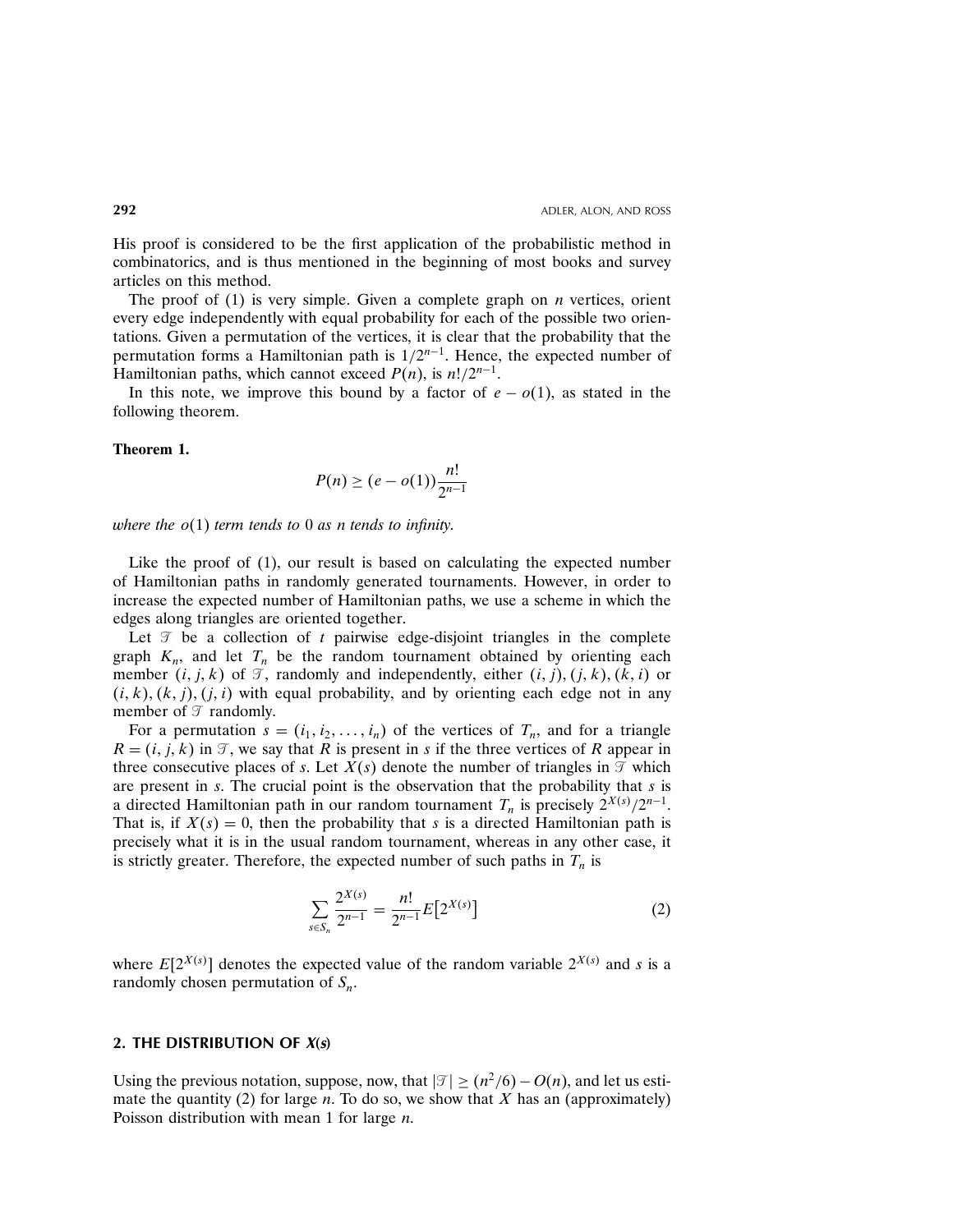**Proposition 2.** For every  $C > 0$ , every integer  $p \ge 0$ , and every  $\epsilon > 0$ , there is an  $n_0 = n_0(C, p, \epsilon)$  such that, if  $n \geq n_0$ ,  $\mathcal{T}$  is a collection of  $t \geq (n^2/6) - Cn$  pairwise edge-disjoint triangles in  $K_n$ , and if  $X = X(s)$  is the random variable counting the number of members of  $\mathcal I$  present in s, then

$$
\left|\Pr[X=p]-\frac{1}{ep!}\right|<\epsilon.
$$

*Proof.* We apply Brun's sieve in the form described, for example, in [2, Chap. 8]. To do so, assign to each triangle  $R \in \mathcal{T}$  an indicator random variable  $X_R$ , where  $X_R = 1$ if and only if R is present in s. Let  $B_R$  be the event  $X_R = 1$ . Then  $X = \sum_{R \in \mathcal{T}} X_R$ is the number of triangles present in s.

Denote

$$
S^{(r)} = \sum \Pr[B_{R_1} \wedge B_{R_2} \wedge \cdots B_{R_r}]
$$

where the sum ranges over all subsets  $\{R_1, R_2, \ldots, R_r\}$  of cardinality r of  $\mathcal{T}$ . By Brun's method, it suffices to show that, if  $t \geq (n^2/6) - Cn$  and n is sufficiently large (as a function of C,  $r, \epsilon$ ), then

$$
\left| S^{(r)} - \frac{1}{r!} \right| \le \epsilon. \tag{3}
$$

Fix a collection  $\{R_1, R_2, \ldots, R_r\}$  of r distinct triangles in  $\mathcal{T}$ . If there is no vertex that lies in more than one member of the collection, then the number of permutations in which all  $R_i$  are present is precisely  $6^r(n-2r)!$ .

It is not too difficult to check that, in every other case, the number of permutations in which all  $R_i$  are present is smaller. Therefore, since clearly  $t \leq n(n-1)/6 \leq n^2/6$ ,

$$
S^{(r)} \le {t \choose r} \frac{6^r (n-2r)!}{n!} \le \frac{n^{2r}}{6^r r!} \frac{6^r}{n(n-1)(n-2)\cdots(n-2r+1)} \le \left(1+O\left(\frac{1}{n}\right)\right) \frac{1}{r!}.
$$

On the other hand, since  $|\mathcal{T}| = t \ge (n^2/6) - Cn$ , and since there are at most  $(n-1)/2 < n/2$  members of  $\mathcal T$  containing any given vertex, there are at least

$$
\frac{t(t-3n/2)(t-6n/2)\cdots(t-3(r-1)n/2)}{r!}\geq \left(1-O\left(\frac{1}{n}\right)\right)\frac{t^r}{r!}
$$

collections consisting of r members of  $\mathcal T$  with no vertex in more than one of them. This implies that

$$
S^{(r)} \ge \left(1 - O\left(\frac{1}{n}\right)\right) \frac{t^r}{r!} \frac{6^r (n-2r)!}{n!} = \left(1 - O\left(\frac{1}{n}\right)\right) \frac{1}{r!}.
$$

This completes the proof of (3), and hence implies the assertion of the proposition.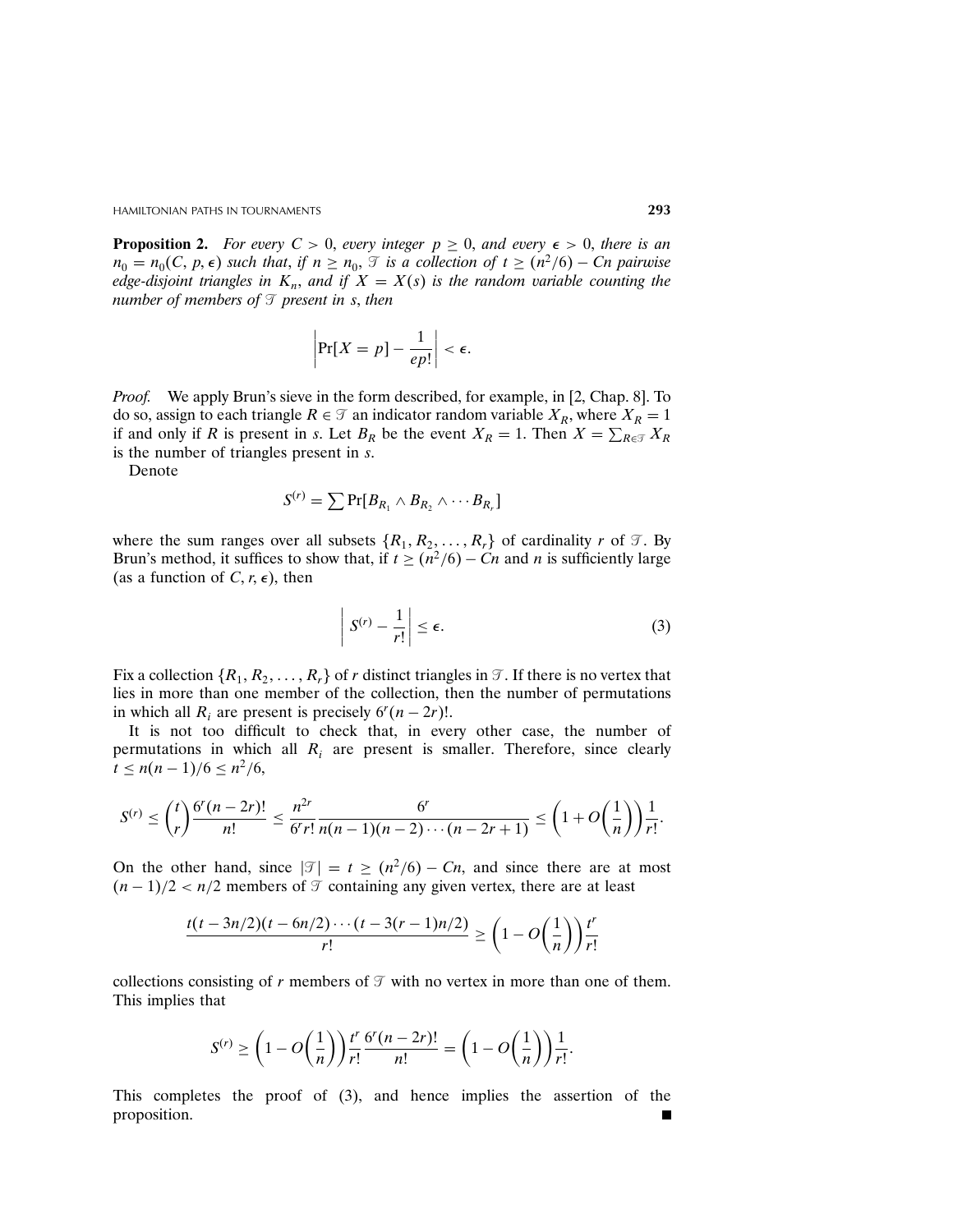$\blacksquare$ 

**Corollary 3.** For every  $C > 0$  and  $\delta > 0$ , there is an  $n_0 = n_0(\delta, C)$  such that, for every  $n>n_0$  and every collection  $\mathcal{T}$  of  $t \ge (n^2/6) - Cn$  pairwise edge-disjoint triangles in  $K_n$ , the random variable  $X(s)$  defined in Section 1 satisfies

$$
E[2^{X(s)}] \geq e - \delta.
$$

Proof. Since

$$
\sum_{p=0}^{\infty} \frac{2^p}{ep!} = \frac{e^2}{e} = e
$$

there is some fixed  $r = r(\delta)$  such that

$$
\sum_{p=0}^r \frac{2^p}{ep!} \ge e - \frac{\delta}{2}.
$$

By Proposition 2, if  $n \geq n_0(\delta, C, r)$ , then

$$
\Pr[X=p] > \frac{1}{ep!} - \frac{\delta}{2(r+1)2^p}
$$

for all  $p \leq r$ . Therefore, for such an *n*,

$$
E[2^{X(s)}] > \sum_{p=0}^{r} \left(\frac{1}{ep!} - \frac{\delta}{2(r+1)2^{p}}\right) 2^{p}
$$
  
= 
$$
\sum_{p=0}^{r} \frac{2^{p}}{ep!} - \sum_{p=0}^{r} \frac{\delta}{2(r+1)} \ge e - \frac{\delta}{2} - \frac{\delta}{2} = e - \delta.
$$

This completes the proof.

Proof of Theorem 1. The known results about the existence of Steiner triple systems, or the result in [4], imply that, for every *n*, there is a collection of  $t \ge$  $(n^2/6) - O(n)$  pairwise edge-disjoint triangles in  $K_n$ . Therefore, by Corollary 3 the quantity in (2) is at least  $(e - o(1))(n!/2^{n-1})$ , where the  $o(1)$ -term tends to 0 as n tends to infinity.

# 3. REMARKS

1. It is possible to obtain a lower bound for  $P(n)$  for  $n \geq 3$  by modifying the randomization scheme of Section 1 as follows. Let  $\mathcal T$  be as before, and let  $\mathcal P$ be a collection of p pairwise edge-disjoint pairs of connected edges in  $K_n$ where no edge lies in  $\mathcal P$  and in  $\mathcal T$ . Orient each member of  $\mathcal T$  in a random cyclic orientation, as before, and each member  $(i, j, k)$  (with j as the joint vertex) of  $\mathcal{P}$ , randomly and independently, either  $(i, j)$ ,  $(j, k)$  or  $(k, j)$ ,  $(j, i)$ with equal probability.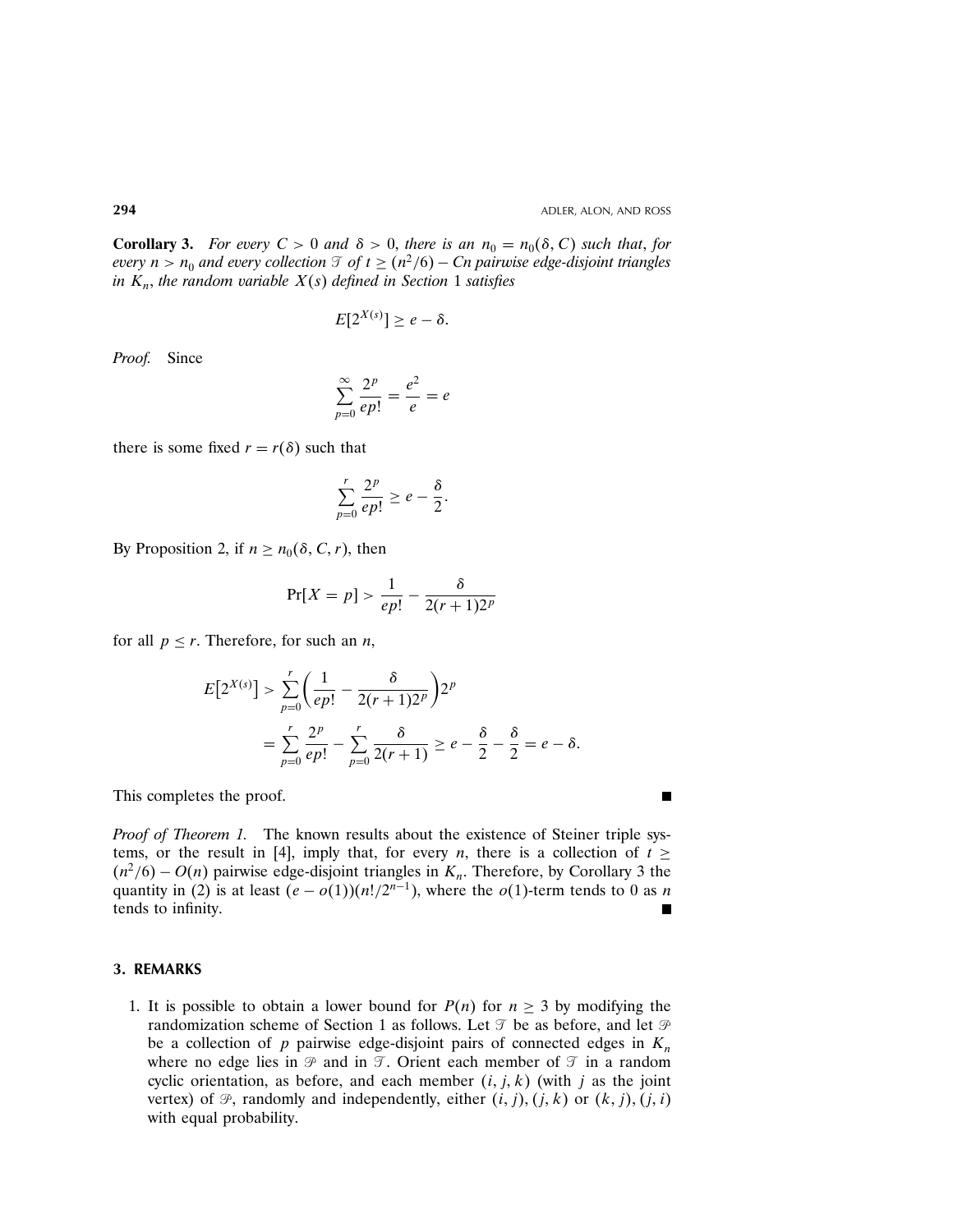$2X \times Y \times Z \times Y$ 

For a permutation  $s = (i_1, i_2, \dots, i_n)$  of the vertices of  $T_n$ , and for a member  $(i, j, k)$  in  $\mathcal{P}$ , we say that it is present in s if either  $(i, j, k)$  or  $(k, j, i)$  appear in three consecutive places of s (in one of these two orders). Let  $Y(s)$  denote the number of members in  $\mathcal{P}$  which are present in s. Then the probability that s is a directed Hamiltonian path in the random tournament  $T_n$  is precisely  $2^{X(s)+Y(s)}/2^{n-1}$ . Therefore, the expected number of such paths in  $T_n$  is

$$
\sum_{s \in S_n} \frac{2^{X(s) + Y(s)}}{2^{n-1}} = \frac{n!}{2^{n-1}} E[2^{X(s) + Y(s)}] \ge \frac{n!}{2^{n-1}} (1 + E[X(s) + Y(s)]) \tag{4}
$$

where the preceding inequality is due to the fact that  $X(s)$ ,  $Y(s)$  are nonnegative integers, and hence  $2^{X(s)+Y(s)} \geq 1+X(s)+Y(s)$  for every s.

Since each member of  $\mathcal T$  is present in  $6(n-2)!$  permutations, and each member of  $\mathcal{P}$  is present in 2(n – 2)!, we get that  $E[2^{X(s)+Y(s)}] \ge n!/2^{n-1}(1+$  $(6t + 2p)/(n(n - 1))$ . Thus, considering (4), we have

$$
P(n) \ge \frac{n!}{2^{n-1}} \left( 1 + \frac{6t + 2p}{n(n-1)} \right). \tag{5}
$$

It was established in [4] that it is possible to pack in  $K_n \psi(n)$  pairwise edge-disjoint triangles where

$$
\psi(n) = \begin{cases} \lfloor \frac{n}{3} \lfloor \frac{n-1}{2} \rfloor & \text{for } n \neq 5 \text{ (mod 6)}\\ \lfloor \frac{n}{3} \lfloor \frac{n-1}{2} \rfloor \rfloor - 1 & \text{for } n = 5 \text{ (mod 6)} \end{cases}
$$

It is also possible to pair some of the remaining edges to construct  $\mathcal{P}$  with  $p(n)$ pairs. By examining the proof in [4], it is not difficult to check that the best possible value of  $p(n)$  given that we have already packed  $\psi(n)$  edge-disjoint triangles is  $p(n) = 2$  for  $n = 5 \mod 6$ ,  $p(n) = 1$  for  $n = 4 \mod 6$ , and  $p(n) = 0$  otherwise.

With these values of  $\psi(n)$  and  $p(n)$ , our arguments thus give the following estimate for  $P(n)$ :

$$
P(n) \ge \frac{n!}{2^{n-1}} \bigg( 1 + \frac{6\psi(n) + 2p(n)}{n(n-1)} \bigg). \tag{6}
$$

This can be used to derive some lower bounds for  $P(n)$  which improve the estimate in (1) already for small values of  $n$ .

2. A *Hamiltonian cycle* in a tournament  $T$  is a spanning directed cycle in  $T$ . Applying Szele's [5] probability method to  $C(n)$ , the maximum number of directed Hamiltonian cycles in a tournament with  $n$  vertices, it is easy to show that  $C(n) \ge (n-1)!/2^n$ . It is also straightforward to apply our randomization scheme and analysis to improve the lower bound for  $C(n)$  by a factor of about e. Simpler yet is to apply a result in [1] which states that  $C(n + 1) \ge$  $P(n)/4$ , and derive this improvement from Theorem 1. The arguments above that yield (6), modified to deal with cycles, imply that, for every  $n > 2$ ,

$$
C(n) \ge \frac{(n-1)!}{2^n} \bigg( 1 + \frac{6\psi(n) + 2p(n)}{(n-1)(n-2)} \bigg).
$$